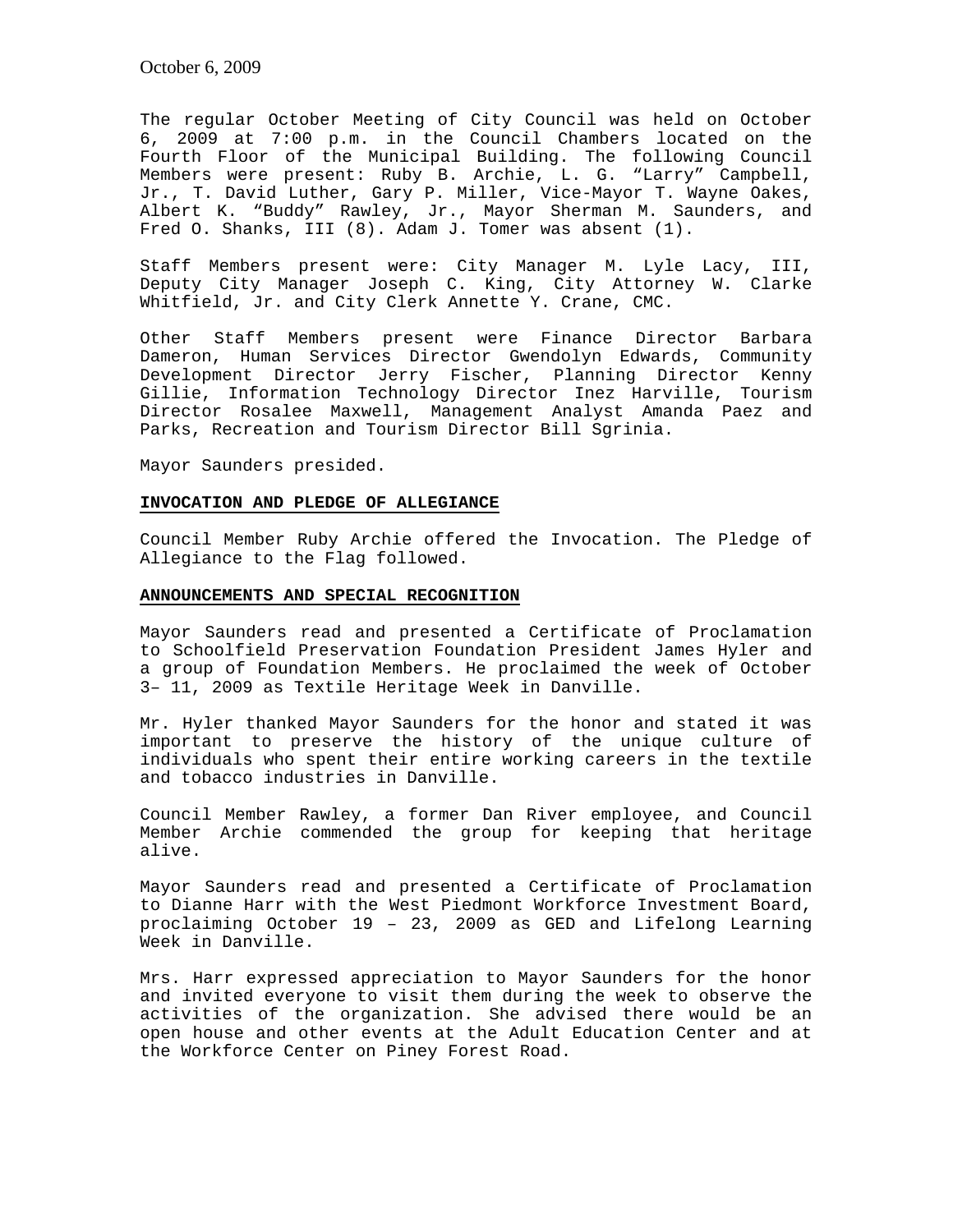Mayor Saunders stressed the importance of education to those who were seeking jobs and encouraged the unemployed to go back to school regardless of age.

Council Members Archie and Campbell thanked Mrs. Harr and commended the work the organization does in assisting those who are out of work and in need of additional education.

# **MINUTES**

Upon Motion by Council Member Archie and second by Council Member Rawley, Minutes of the September 15, 2009 Regular Meeting of City Council were approved as presented. Draft copies had been distributed to Council Members prior to the Meeting.

### **BUDGET ADOPTION – FY 2010 – VICTIM WITNESS PROGRAM**

Upon Motion by Council Member Vice-Mayor Oakes and second by Council Member Campbell, Ordinance No. 2009-09.03 presented by its First Reading on September 15, 2009 amending the Fiscal Year 2010 Budget Appropriation Ordinance to provide for a Grant from the Commonwealth for a Victim Witness Program in the amount of \$50,363 and appropriating same was adopted by the following vote:

| VOTE:   | $A - 0$                                          |
|---------|--------------------------------------------------|
| AYE:    | Archie, Campbell, Luther, Miller, Oakes, Rawley, |
|         | Saunders, and Shanks (8)                         |
| NAY:    | None (0)                                         |
| ABSENT: | Tomer (1).                                       |

# **APPOINTMENTS**

Council Member Luther moved adoption of the following Resolutions:

**Resolution No. 2009-10.01** reappointing Sherman M. Saunders as a Member of the Danville-Pittsylvania Regional Industrial Facility Authority.

**Resolution No. 2009-10.02** reappointing T. David Luther as a Member of the Danville-Pittsylvania Regional Industrial Facility Authority.

**Resolution No. 2009-10.03** reappointing Fred O. Shanks, III as an Alternate Member of the Danville-Pittsylvania Regional Industrial Facility Authority.

**Resolution No. 2009-10.04** reappointing DeLisa B. Chandler as a Member of the Danville Redevelopment and Housing Authority Board of Commissioners.

**Resolution No. 2009-10.05** reappointing T. David Luther as a Member of the Danville Redevelopment and Housing Authority Board of Commissioners.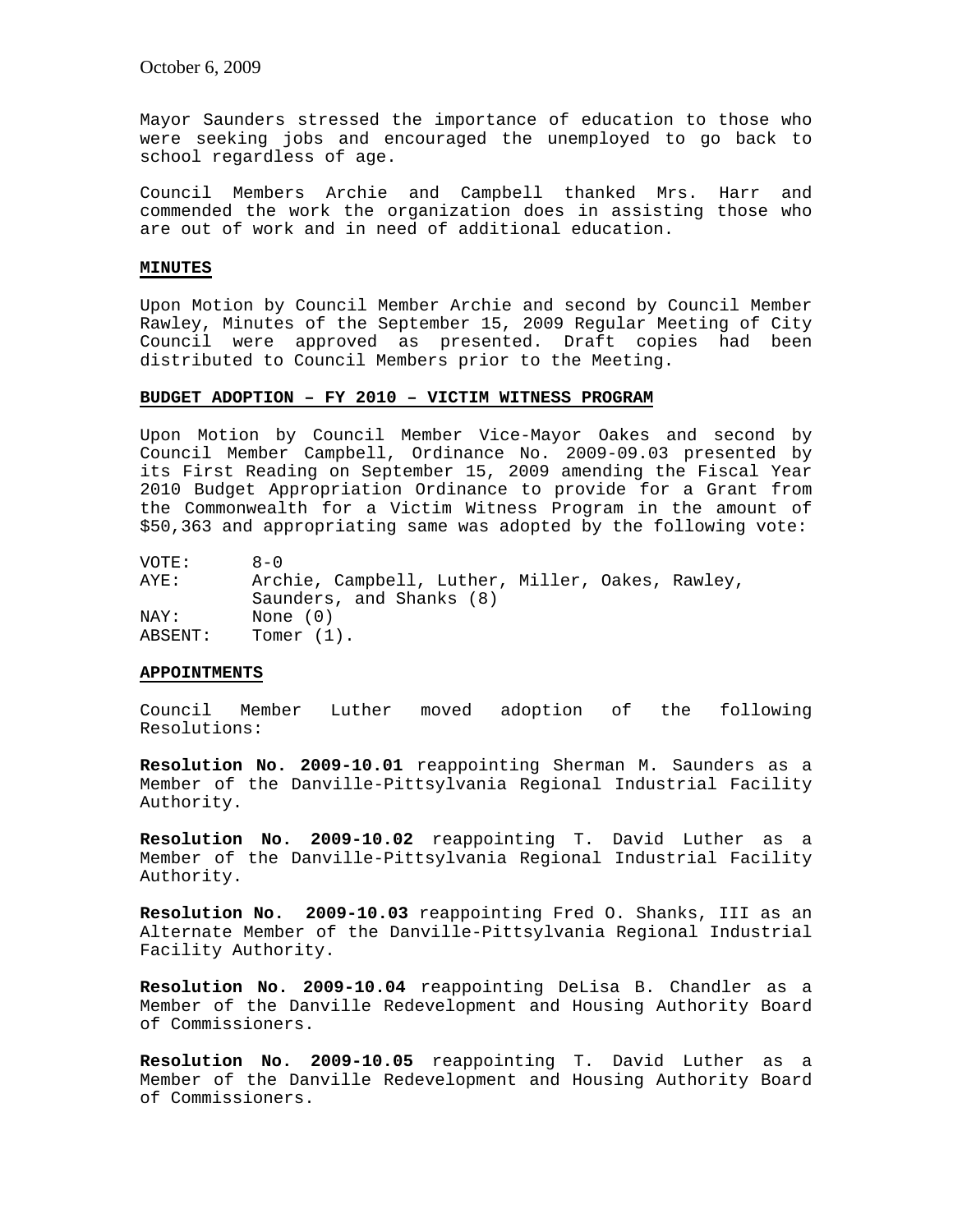**Resolution No. 2009-10.06** reappointing C. G. Hairston as a Member of the Industrial Development Authority.

**Resolution No. 2009-10.07** reappointing Landon R. Wyatt, Jr. as a Member of the Industrial Development Authority.

The Motion was seconded by Council Member Shanks and carried by the following vote:

VOTE: 8-0 AYE: Archie, Campbell, Luther, Miller, Oakes, Rawley, Saunders, and Shanks (8) NAY: None (0) ABSENT: Tomer (1).

#### **PUBLIC HEARING – SPECIAL USE PERMIT FOR 325 PIEDMONT DRIVE**

Mayor Saunders opened the floor for a Public Hearing to consider a request for a Special Use Permit to allow for the operating an indoor 18-hole miniature golf facility in Piedmont Drive next to the Belk store. Notice of the Public Hearing was published in the Danville Register and Bee on September 22 and 29, 2009. No one present desired to be heard and the Public Hearing was closed.

Council Member Campbell moved adoption of an Ordinance entitled:

ORDINANCE NO. 2009-10.01

AN ORDINANCE GRANTING A SPECIAL USE PERMIT IN ACCORDANCE WITH ARTICLE 3.N, SECTION C, ITEM 4, OF CHAPTER 41, OF THE DANVILLE CITY CODE, 1986, AS AMENDED, SUBJECT TO CONDITIONS AT 325 PIEDMONT DRIVE.

The Motion was seconded by Council Member Luther and carried by the following vote:

VOTE: 8-0 AYE: Archie, Campbell, Luther, Miller, Oakes, Rawley, Saunders, and Shanks (8) NAY: None (0) ABSENT: Tomer (1).

# **PUBLIC HEARING–DECLARE 540 HOLBROOK SURPLUS PROPERTY-HEAD START**

Mayor Saunders opened the floor for a Public Hearing to consider declaring property at 540 Holbrook Street as surplus and allowing for disposition to the Community Improvement Council for its Head Start program. Notice of the Public Hearing was published in the Danville Register and Bee on September 29, 2009. No one present desired to be heard and the Public Hearing was closed.

Council Member Miller moved adoption of an Ordinance entitled:

ORDINANCE NO. 2009-10.02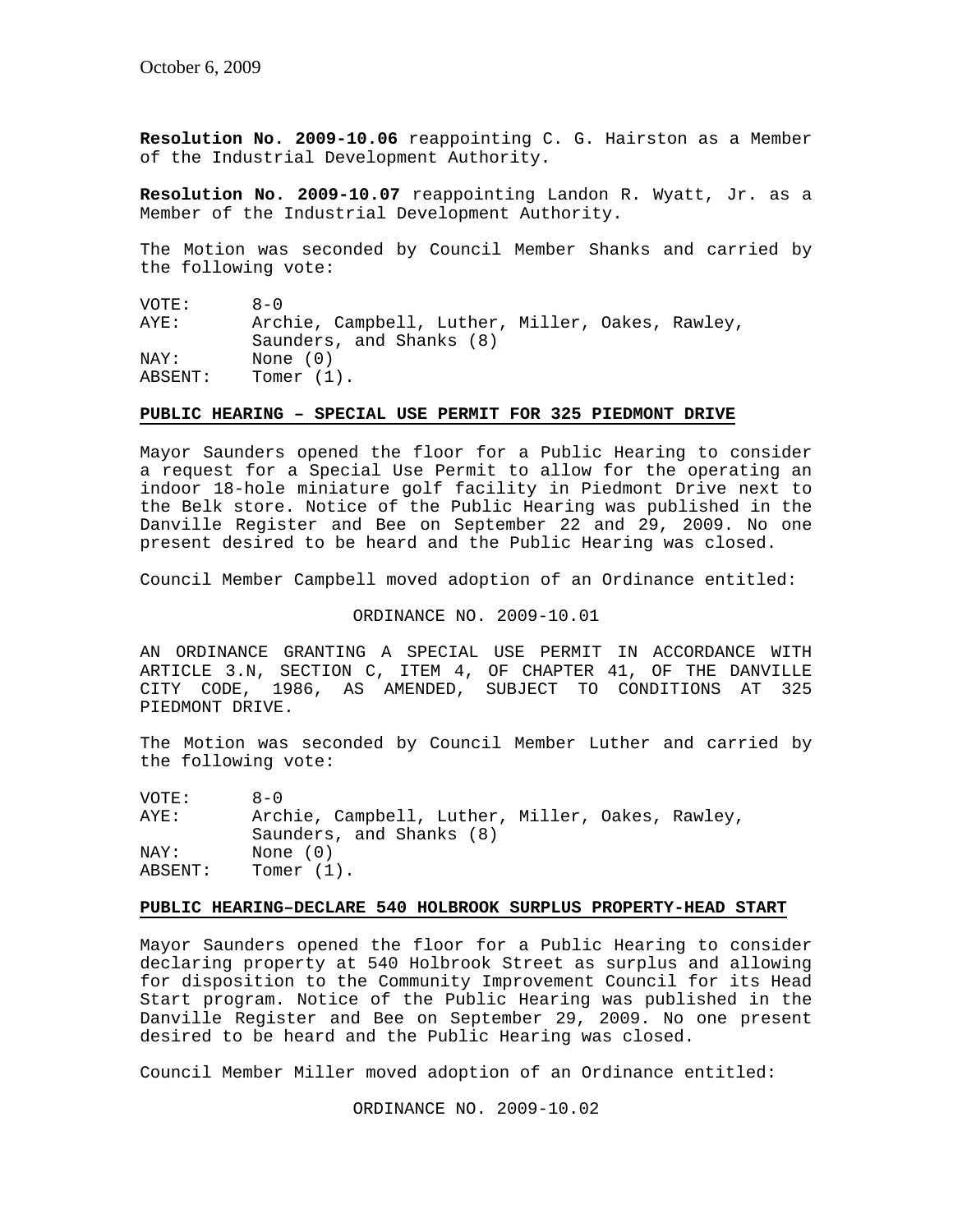AN ORDINANCE DECLARING CERTAIN CITY OWNED PROPERTY TO BE SURPLUS TO THE NEEDS OF THE CITY AND AUTHORIZING THE CITY MANAGER TO CONVEY SUCH PROPERTY.

The Motion was seconded by Vice-Mayor Oakes and carried by the following vote:

VOTE: 8-0 AYE: Archie, Campbell, Luther, Miller, Oakes, Rawley, Saunders, and Shanks (8) NAY: None (0) ABSENT: Tomer (1).

### **NAME PARKING LOT IN WAREHOUSE DISTRICT "NEWTON'S LANDING"**

Council Member Archie moved adoption of a Resolution entitled:

### RESOLUTION NO. 2009-10.08

A RESOLUTION TO NAME THE RECENTLY CONSTRUCTED PARKING LOT GENERALLY LOCATED IN THE CITY'S TOBACCO WAREHOUSE DISTRICT BETWEEN BRIDGE STREET AND THE DAN RIVER.

The Motion was seconded by Council Member Rawley and carried by the following vote:

VOTE: 8-0 AYE: Archie, Campbell, Luther, Miller, Oakes, Rawley, Saunders, and Shanks (8) NAY: None (0) ABSENT: Tomer  $(1)$ .

# **BUDGET AMENDMENT – FY 2010 – FOOD SERVICE – W. W. MOORE**

Upon Motion by Council Member Rawley and second by Council Member Campbell an Ordinance entitled:

ORDINANCE NO. 2009-10.03

AN ORDINANCE AMENDING THE FISCAL YEAR 2010 BUDGET APPROPRIATION ORDINANCE FOR A FEDERAL GRANT IN THE AMOUNT OF APPROXIMATELY \$50,818 TO AID THE FOOD SERVICE OPERATIONS AT W. W. MOORE, JR. DETENTION HOME AND APPROPRIATING SAME

was presented by its First Reading, as required by City Charter, to lie over before final adoption.

# **COMMUNICATIONS**

City Manager Lacy reminded everyone the next regular Meeting of Council has been rescheduled to Thursday, October 22, 2009 to